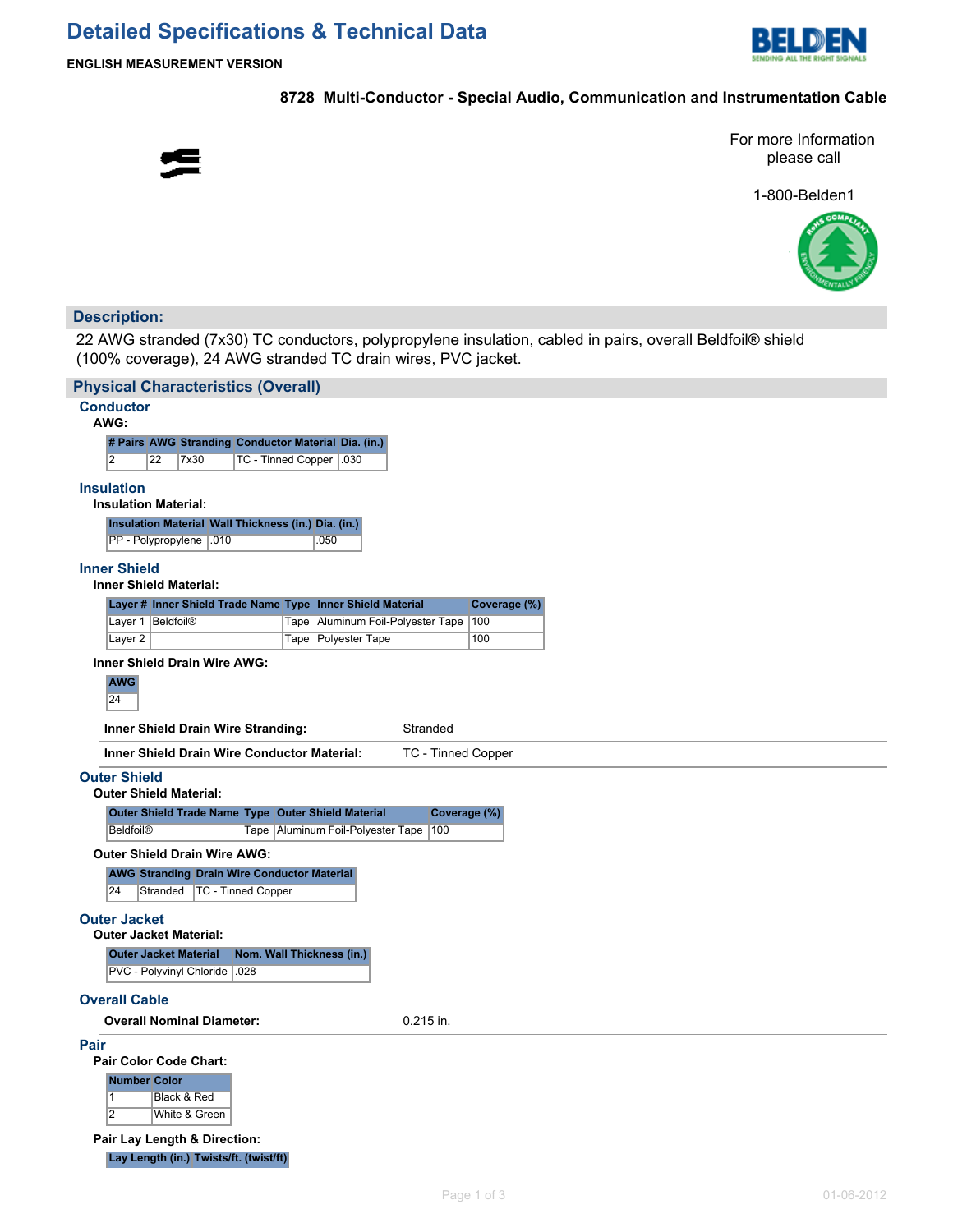# **Detailed Specifications & Technical Data**



## **ENGLISH MEASUREMENT VERSION**

# **8728 Multi-Conductor - Special Audio, Communication and Instrumentation Cable**

 $1.250$  9.600

| <b>Mechanical Characteristics (Overall)</b>                                             |                                      |
|-----------------------------------------------------------------------------------------|--------------------------------------|
| <b>Operating Temperature Range:</b>                                                     | -20 $^{\circ}$ C To +80 $^{\circ}$ C |
| <b>UL Temperature Rating:</b>                                                           | 80°C (UL AWM Style 2717)             |
| <b>Bulk Cable Weight:</b>                                                               | 28 lbs/1000 ft.                      |
| Max. Recommended Pulling Tension:                                                       | 36.400 lbs.                          |
| Min. Bend Radius (Install)/Minor Axis:                                                  | 1.250 in.                            |
| <b>Applicable Specifications and Agency Compliance (Overall)</b>                        |                                      |
| <b>Applicable Standards &amp; Environmental Programs</b>                                |                                      |
| NEC/(UL) Specification:                                                                 | <b>CM</b>                            |
| <b>NEC Articles:</b>                                                                    | 800                                  |
| <b>CEC/C(UL) Specification:</b>                                                         | <b>CM</b>                            |
| <b>AWM Specification:</b>                                                               | UL Style 2717 (300 V 80°C)           |
| <b>EU CE Mark:</b>                                                                      | Yes                                  |
| EU Directive 2000/53/EC (ELV):                                                          | Yes                                  |
| EU Directive 2002/95/EC (RoHS):                                                         | Yes                                  |
| EU RoHS Compliance Date (mm/dd/yyyy):                                                   | 01/01/2004                           |
| EU Directive 2002/96/EC (WEEE):                                                         | Yes                                  |
| EU Directive 2003/11/EC (BFR):                                                          | Yes                                  |
| CA Prop 65 (CJ for Wire & Cable):                                                       | Yes                                  |
| MII Order #39 (China RoHS):                                                             | Yes                                  |
| <b>Flame Test</b>                                                                       |                                      |
| <b>UL Flame Test:</b>                                                                   | UL1685 UL Loading                    |
| <b>Plenum/Non-Plenum</b>                                                                |                                      |
| Plenum (Y/N):                                                                           | No                                   |
| <b>Electrical Characteristics (Overall)</b>                                             |                                      |
| Nom. Characteristic Impedance:                                                          |                                      |
| Impedance (Ohm)<br>50                                                                   |                                      |
| Nom. Inductance:                                                                        |                                      |
| Inductance (µH/ft)<br>.18                                                               |                                      |
| Nom. Capacitance Conductor to Conductor:<br>Capacitance (pF/ft)<br>35                   |                                      |
| Nom. Capacitance Cond. to Other Conductor & Shield:<br><b>Capacitance (pF/ft)</b><br>62 |                                      |
| <b>Nominal Velocity of Propagation:</b><br>VP(%)<br>66                                  |                                      |
| Nom. Conductor DC Resistance:<br>DCR @ 20°C (Ohm/1000 ft)<br>17                         |                                      |